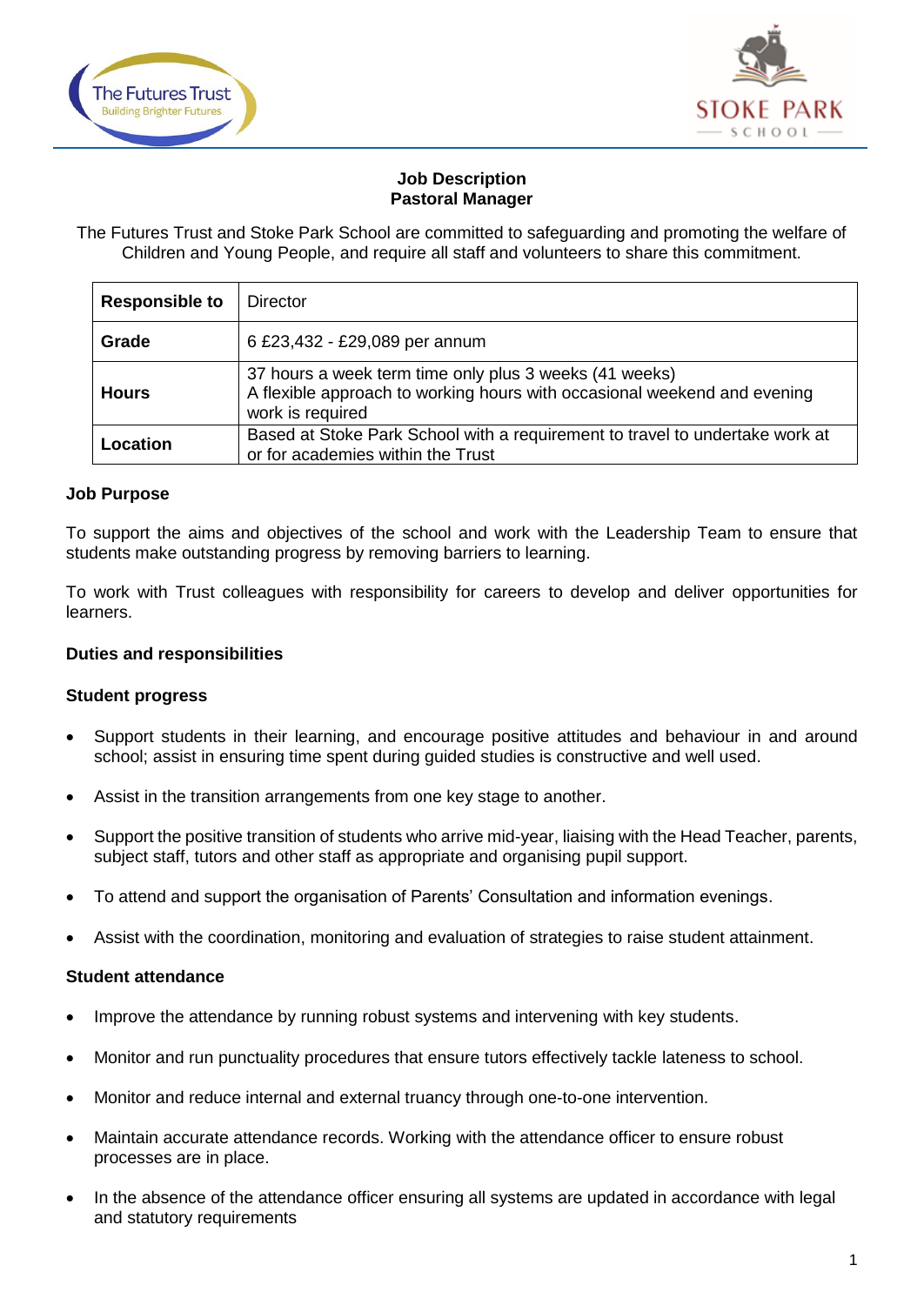



- Liaise with external agencies to work with hard to reach students, contributing to the alternative curriculum arrangements of disengaged students by mentoring, monitoring and, where necessary, visiting them in their placement.
- Liaise closely with parents of students with persistent absence to raise their attendance.
- Arrange meetings with parents and Family Hub workers to put in place strategies to reduce absence.
- Work with the Leadership Team to manage new admissions.
- Encourage and develop parental contacts with Tutors and others as appropriate.
- Monitor punctuality and attendance, liaising with tutors, the Year team, the Attendance Officer and subject staff as required and take any measures necessary to improve the attendance of the designated year group, including holding attendance reviews and rewarding good attendance through assemblies and other measures.

## **Behaviour and rewards**

- Run effective behaviour systems that are clear and consistent.
- Work with support from the Year team and tutors to manage behaviour incidents.
- Liaise closely with parents regarding behaviour issues.
- Work proactively with the Year team to prevent issues occurring.
- Liaise with outside agencies to intervene in hard to reach families to remove barriers to learning.
- To promote a positive ethos by ensuring that rewards are prominent and regular and that parents are integral to the rewards system.
- Liaise with individual teachers, departments and faculties in relation to behaviour and learning of individual and groups of students.
- Promote student voice and get students actively involved in school life.
- Liaise with SENCO to remove barriers to learning for SEN students.
- Run intervention and reward strategies to improve behaviour in and around school.

### **Other**

- To be the first port of call for Child Protection issues within the year group.
- To support and run staff training around safeguarding policies and procedures. Including CPOMS and safeguarding for new starter induction.
- To attend meetings, take minutes and type notes for safeguarding case work.
- Contribute to Common Assessment Framework Processes including identifying students causing concern, liaising with parents/carers, organising multi-agency meetings in school to support the student and attending focus group meetings and core group meetings, as appropriate, in liaison with appropriate staff in school and the named person for Child Protection.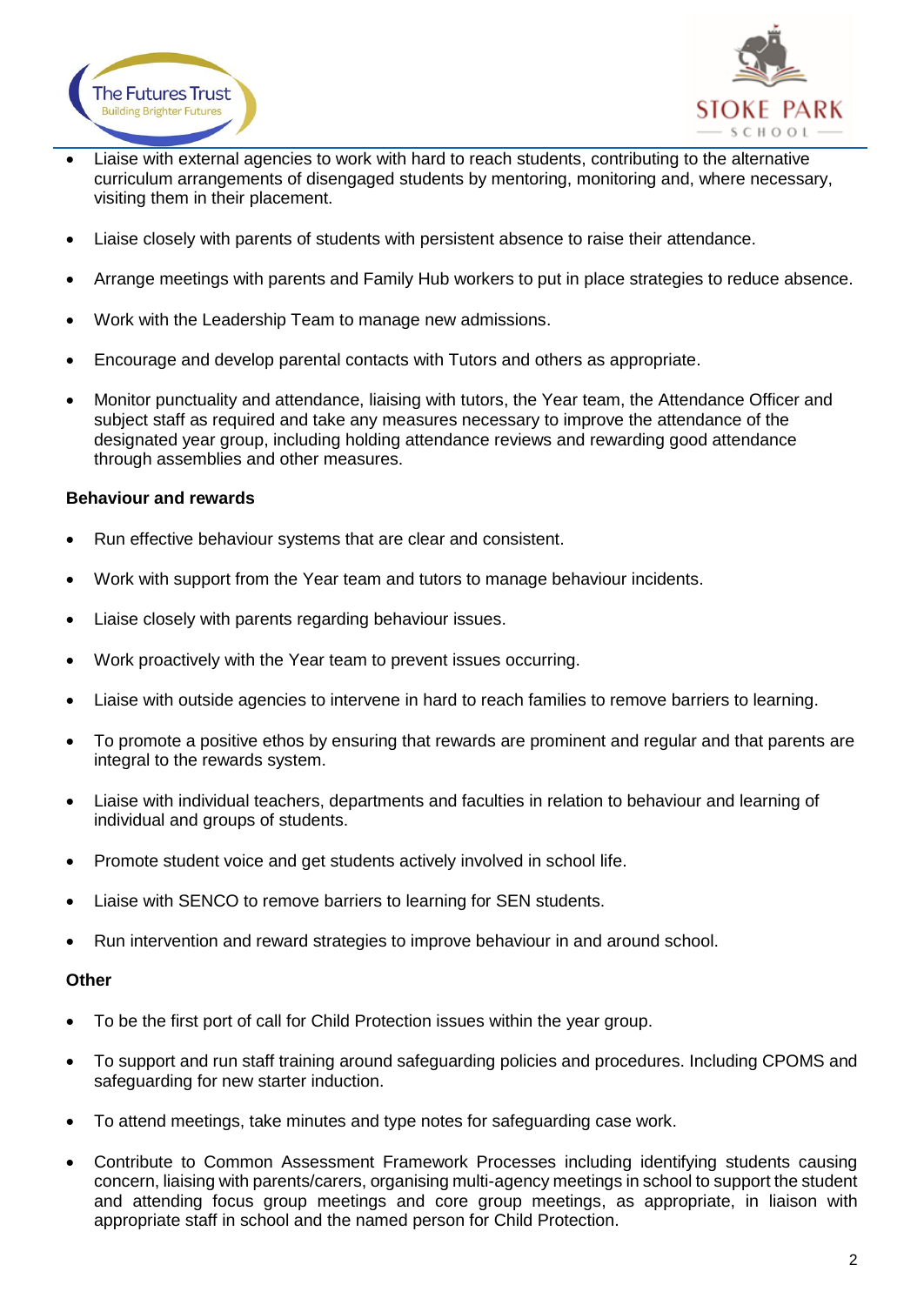



- Co-ordinate the personal education plans for Children Looked After (CLA).
- Liaise with the respective Head of Year on Personal, Social and Health education, including developing links with outside agencies.
- Attend briefings/meetings in accordance with the requirements of the year group.
- Contribute to the development and delivery of centralised Careers Network activities and services.
- Lead on Careers Network projects and service areas as directed by the Deputy Director or Director.
- Undertake other duties and responsibilities as directed by the Director and/or Year Leader
- Responsible and accountable for carrying out the duties of the post with due regard to the School's Equal Opportunities Policy.

### **Line management**

 The job involves no direct responsibility for the supervision, direction or co-ordination of other employees. The work may involve demonstration of own duties, or providing advice and guidance to new employees or others.

### **Professional Development**

- Maintain personal professional development to ensure that the knowledge and skills required to fulfill the role of Pastoral Manager with focus on Careers are up to date.
- Be a professional role model, and understand and promote the aims of the School and the values of the Trust.

### **Special conditions of employment**

### **Rehabilitation of Offenders Act 1974**

This job is exempt under the Exceptions Orders to the Rehabilitation of Offenders Act 1974. Appointment to this job is subject to an enhanced DBS disclosure being obtained, and any relevant cautions, convictions, bindover orders and warnings being considered.

If the jobholder is arrested, summonsed for an offence or receives a conviction a bindover order or a warning given by a police force, they are required to inform the Headteacher of this fact immediately. Such information will be treated in confidence, so far as this is consistent with the safety of children, compliance with statutory child protection procedures and the School's relevant policies. Failure to disclose such information may result in disciplinary action which could lead to the termination of the jobholder's employment.

### **Safeguarding and Promoting the Welfare of Children and Young People**

The jobholder is required to follow all of the School's policies and procedures in relation to safeguarding at all times, and to adhere to the statutory guidance 'Keeping Children Safe in Education'. The jobholder must take appropriate action in the event that they have concerns, or are made aware of the concerns of others, regarding the safety or wellbeing of children or young people.